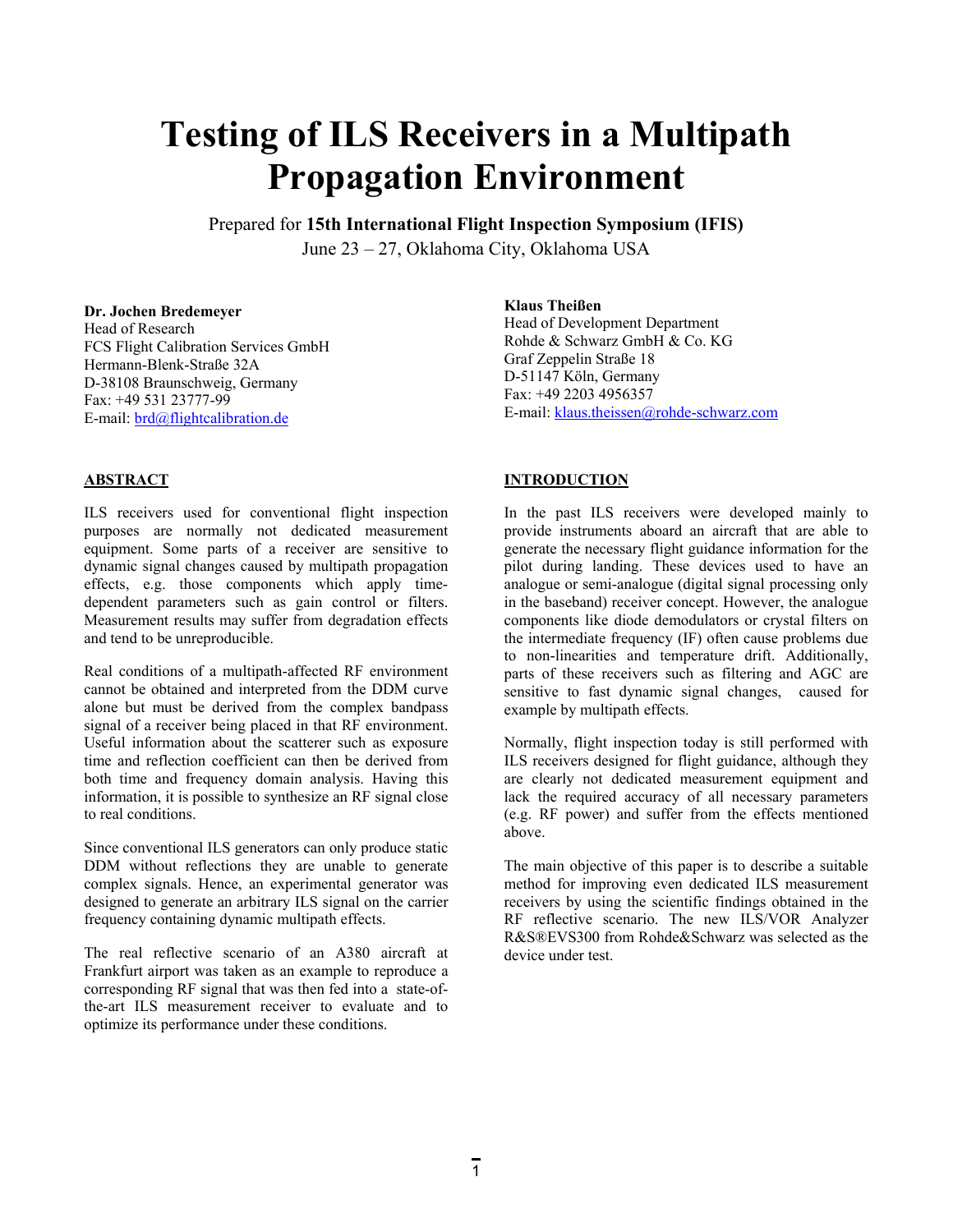

**Figure 1. Block Schematic of a modern measurement receiver** 

#### **CURRENT RECEIVER DESIGNS**

Modern measurement receivers (see schematic in figure 1.) are using high speed and wide bandwidth A/D converters for sampling directly on the intermediate frequency (IF). Figure 2 shows in a block diagram how the signal is converted into baseband. After A/D conversion, the frequency band-of-interest is shifted to baseband using digital mixers comprising two multipliers fed by a Numerical Controlled Oscillator (NCO) that generates cosine and sine (Figure 2 A).



**Figure 2. Schematic of a direct Digital Down Converter (DDC)** 

By choosing a sampling frequency that is four times higher than the frequency band-of-interest, the result of the sine and cosine operations is 1, -1 or 0.

This principle can be used for further algorithm simplification and for saving multiplier operations. The digitized data only has to be weighted with 1, -1 or 0 by a simple FIR filter that includes anti aliasing functionality (Figure 2 B). Its complex output provides pure I and Q data for further digital demodulation and signal analysis [6].

A common misconception of the Nyquist criteria is that the sampling frequency must be twice the highest frequency present in the signal s(n). In fact, the sampling frequency need be only twice the signal bandwidth to prevent alaising. Undersampling is the deliberate use of a sampling frequency which is less (often much less) than the highest frequency present in the signal. This causes frequencies higher than the sampling rate to fold back into the baseband. As long as the sampling frequency is twice the bandwidth of the signal, no signal information is lost.



**Figure 3. Spectrum of IF and alias signals** 

The sampling frequency must meet the following condition to obtain equidistant IF and alias signals [6] as shown in figure 3:

$$
f_S = \left| \frac{4 * f_{IF}}{4 * k + 1} \right|, k \in N \quad (1)
$$

Problems with diode demodulators or crystal filters are eliminated. The complete demodulation and filtering is implemented by means of digital signal processing after A/D conversion. In this case A/D converters with lower speed but bigger dynamic range (16 bit) can be used.

As the receiver has to work correctly in varying RF level conditions an Automatic Gain Control (AGC) is indispensable. Potential AGC problems can be substantially reduced by a certain hysteresis. It is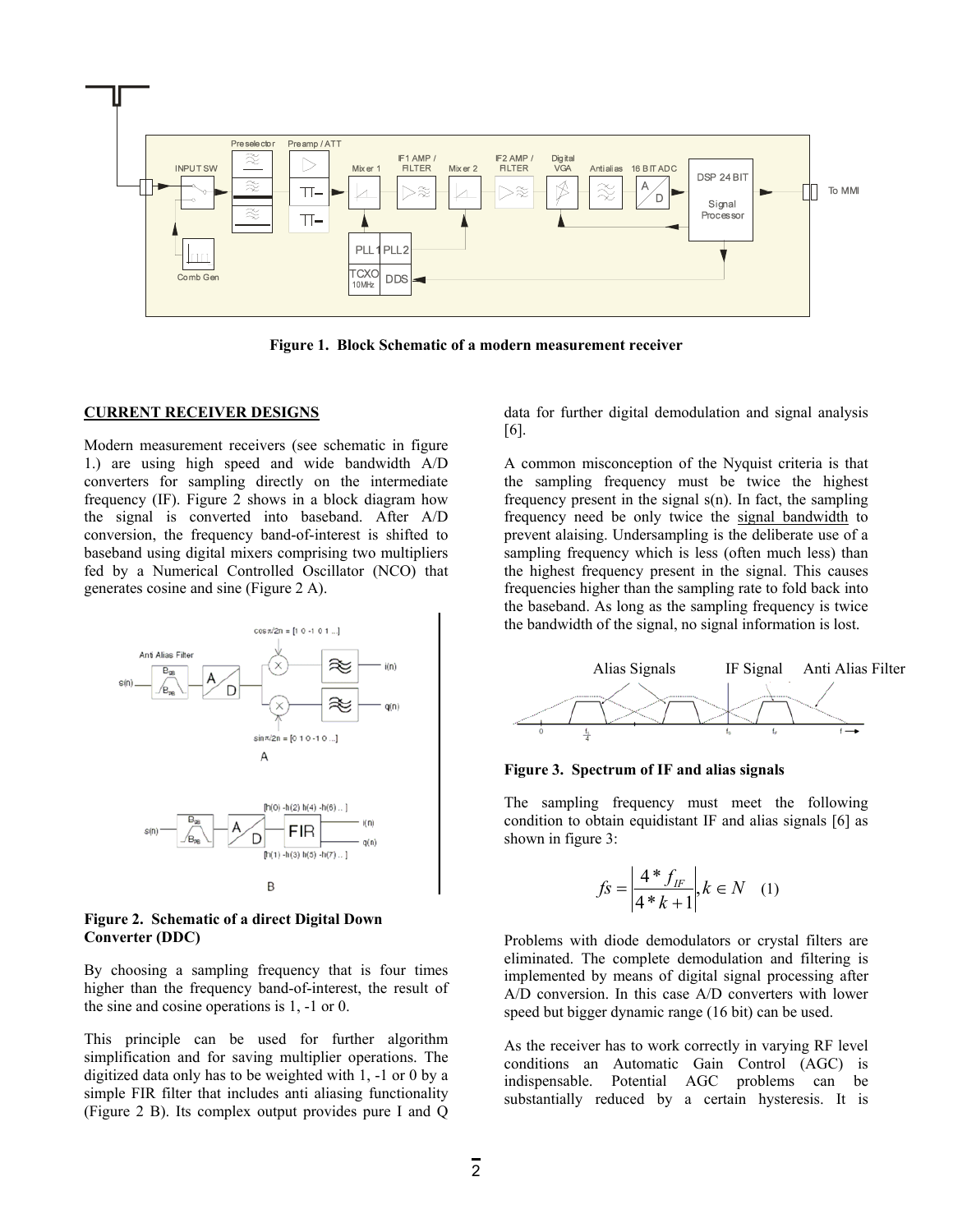important that this hysteresis must not affect the accuracy of the measurements under all circumstances.

In case of non-stationary use of a measurement receiver – typical during flight inspections or in a moving ground vehicle - the speed of the dynamic signal changes of course depends on the vehicle speed v. The Doppler shift of the carrier frequency  $f_0$  is given by:

$$
\Delta f = \frac{f_0 \cdot v}{c_0} \cdot (1 - \cos \varphi) \tag{2}
$$

 $\varphi$  = incident angle of the reflected signal

In case of a backwards reflection ( $\varphi = 180^\circ$  - worst case) the maximum Doppler shift and the corresponding scalloping frequency is 12Hz for a vehicle speed of 60km/h and 60Hz for a speed of 300km/h. According to the Nyquist sampling theorem, the sampling (e.g. measurement) rate should be higher than :

- 24 Hz for ground measurements  $(V = 60 \text{ km/h})$
- 120 Hz for flight checks  $(V = 300 \text{ km/h})$

In reality common field scenarios are slightly different. For reflection coefficients of  $r \le 0.3$  within a range of 0°-50° a sampling rate of 100 Hz is normally sufficient.

ILS receivers are usually tested in the laboratory with common ILS generators. In this setup even receivers that are not suitable for field measurements (e.g. measurement speed, gain control, dynamic range) in general show correct results. The main reason for this is that these generators are only able to generate a single static RF carrier with static ILS modulation. Right up to now general purpose signal generators are unable to reproduce a complex two frequency ILS scenario with fading and multipath effects .

Because of this well known problem technicians in measurement technology tend to do a lot of field testing with their ILS measurement equipment. Often, there is no other way but to compare "old" measurements results with the current ones. Unfortunally it is impossible to reproduce the same measurement result twice - even with the same receiver. Even worse, field measurements show that different receivers react differently to multipath scenarios. This has mainly three reasons:

- 1. It is in general impossible provide an identical RF scenario more than once at a given location.
- 2. Driving along the runway (or doing flight inspection) the receiver faces high speed dynamic signal changes (e.g. level, DDM). This must be analyzed without any impact on the device internal signal quality by permanent AGC

variations. The worst case occurs when the frequency of the AGC switches is in the range of the Doppler shift frequency. In that case the level value can be at maximum when the AGC just switched to the opposite direction. This can cause clipping of the A/D converter.

3. According to the Nyquist theorem, a suitable sampling rate (in this case measurements per second) is necessary to avoid alias effects. Various receivers do not have a sufficient measurement rate to guarantee this.

## **ADVANCED ILS RECEIVER TESTING**

As described before, modern ILS receivers are a complex system placing most of its functionality into digital signal processing. All critical time-dependent parameters such as AGC, low-pass filtering and data reduction are realized in software, resulting in a number of degrees of freedom and mutual dependencies. As a result, a real ILS radio field environment affected by multipath propagation might stimulate the receiver in a way not foreseen during the development process [2]. The superimposition of direct signal and reflection may cause very dynamic level oscillations and a distorted DDM which is interpreted by a receiver according to its time-dependent parameters. Hence, two conceptually different receivers may deliver two different results for a DDM below or above the CAT limits.

For testing and tuning the time-critical parameters of ILS receivers, a dynamic RF scenario generating test bench is necessary. Conventional ILS generators do not have this capability. They produce a selectable but fixed DDM at a specific level to be fed into the receiver under test. Just switching over to a different DDM or level during a measurement interval is not suitable to reproduce a changing multipath scenario, since the dynamic system then would follow a step function instead of a continuous sequence. An arbitrary ILS generator is needed instead.

#### **Reconstruction of a Multipath Scenario**

With the emergence of new large aircraft, such as the Airbus A380, additional challenges for the ILS signal-inspace arise, since this aircraft can act as a potential scatterer due to its sheer size. Being aware of this situation, tests with the A380 were conducted at three European airports (London Heathrow, Frankfurt, Toulouse) concerning the ILS localizer and glideslope [3].

In this context, the results of Frankfurt LOC25L were taken to reconstruct a specific scenario. At position P5 on taxiway S the A380 was turned by 23° according to the (contorted) two-dimensional view of the airport surface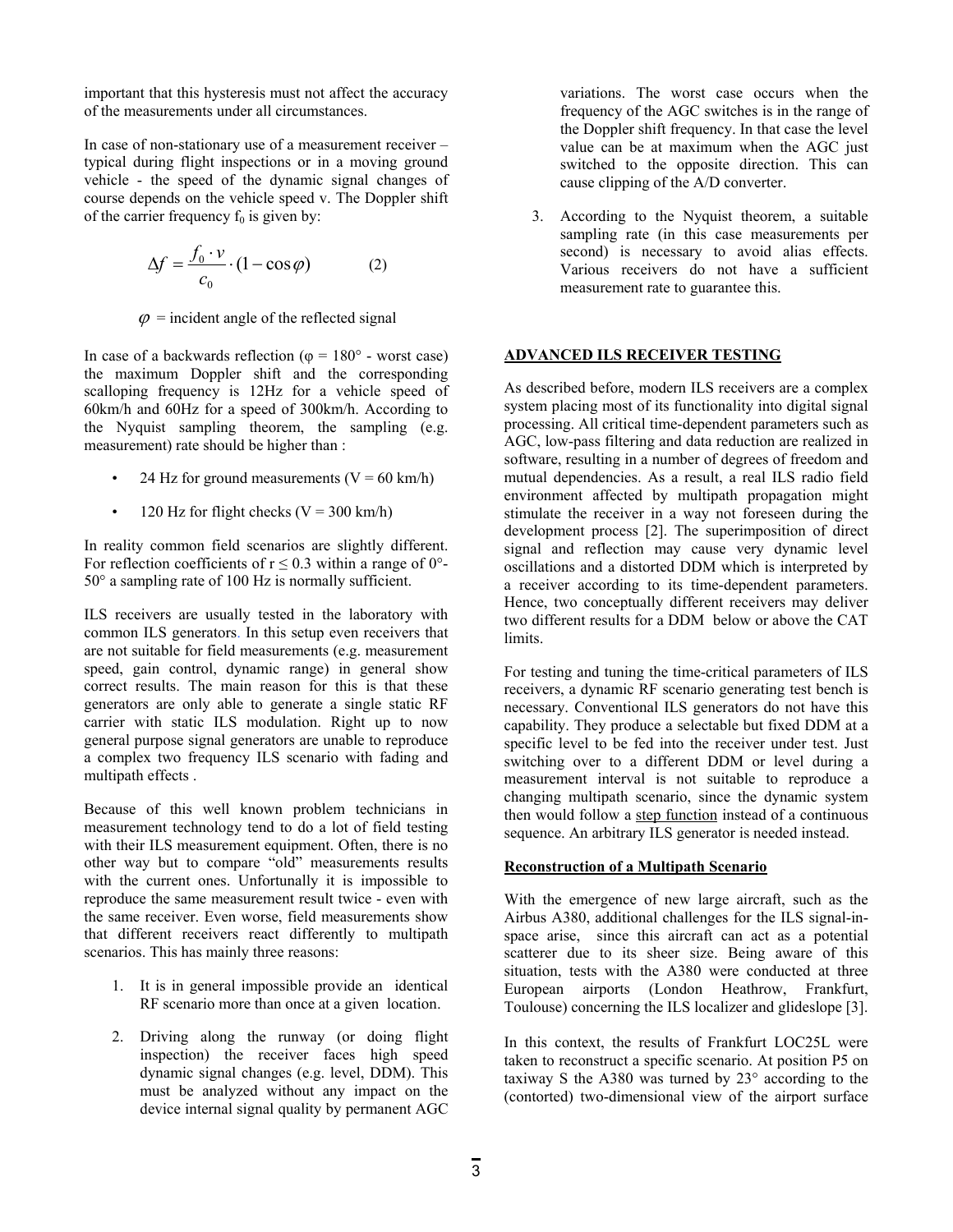which is given by figure 4 (all coordinates referenced to threshold Rwy 25L). The relevant portion of the A380 localizer reflection is caused by its tailfin. At position P5, it is a pure in-beam reflection due to low angle, which results in misleading DDM=0.328 being scattered to the centerline. A receiver effect to be explained later caused the resulting DDM to rise above CAT III limits during ground inspection at 60km/h [3,4].



**Figure 4. 2D-Geometry of A380 tailfin scatterer left of Frankfurt runway 25L (not to scale)**

#### **Signal synthesis**

The arbitrary ILS generator should deliver a signal which represents ground inspection where the vehicle moves along the way  $x(t)$ . In case of a constant velocity v there is a time-dependent threshold distance following

$$
x(t) = x_0 - v \cdot t - x_r \qquad (3)
$$

where  $x_0$  is the initial distance and  $x_r=500$ m the lengthwise distance of the A380.

During motion, the Doppler shift towards the A380 decreases due to its lateral distance  $v_r = 200$ m, so the difference in Doppler shift against the LLZ antenna is given by

$$
\Delta f(t) = \frac{f_0 \cdot v}{c_0} \cdot \frac{x(t)}{\sqrt{x^2(t) + y_r^2}} \qquad (4)
$$

with  $f_0 = 110.7$ MHz and the speed of light  $c_0$ .

For the following we assume that  $f_{IF}$  is an intermediate frequency (IF) which is either used for simulation purposes and for the generation of the real RF signal to be fed into the ILS receiver. Its angular frequency is then described by

$$
\omega_r(t) = 2\pi \cdot f_{ir} + 2\pi \cdot \Delta f(t) \ . \tag{5}
$$

Since the momentary frequency is time-varying we need its integral to obtain the momentary phase

$$
\Phi_r(t) = \int \omega_r(t)dt + \Psi_r =
$$
  

$$
2\pi \left( f_{IF} \cdot t + \frac{f_0}{c_0} \sqrt{x^2(t) + y_r^2} \right) + \Psi_r
$$
 (6)

wherein  $\Psi_r$  is the initial phase.

The complete AM modulated signal in the time domain is the superimposition of the direct signal (index d) and the reflected portion (index r):

$$
y(t) = s_d(t) \cdot \cos(\Phi_d(t)) + s_r(t) \cdot \cos(\Phi_r(t)) \quad (7)
$$

where s(t) describes the modulation. Moving along a centerline (DDM=0) the direct modulation is given by

$$
s_d(t) = 1 + 0.2 \cdot \left(\sin(3\Omega \cdot t) + \sin(5\Omega \cdot t)\right) \tag{8}
$$

and the reflected, attenuated AM is

$$
s_r(t) = a_r(t) +
$$
  
\n
$$
a_r(t) \frac{0.4 + ddm_r}{2} \cdot \sin(3\Omega \cdot t) +
$$
  
\n
$$
a_r(t) \frac{0.4 - ddm_r}{2} \cdot \sin(5\Omega \cdot t)
$$
\n(9)

with  $\Omega = 2\pi \cdot 30 Hz$ .

The generation of a comprehensive ILS signal according to equation (7) is implemented in Direct Digital Synthesis (DDS) [5] and performed in two steps. In the programming step, the controller fills the memory with data. Each data item is a binary word representing the amplitude of the signal at an instant of time. The array of data in the memory then forms a table of amplitudes, with time implied by the position in the table. Any wave shape that is needed according to equation (7) can be created by altering the data. In case of the employed ILS generator, the memory is a large file on a hard disk holding the uninterrupted amplitudes.



**Figure 5. Arbitrary ILS generator on DDS basis** 

In the running step, the counter (properly called the phase accumulator) is instructed to advance by a certain increment on each pulse from the reference frequency. The output of the phase accumulator (the phase) is used to select each item in the data table coming from the file.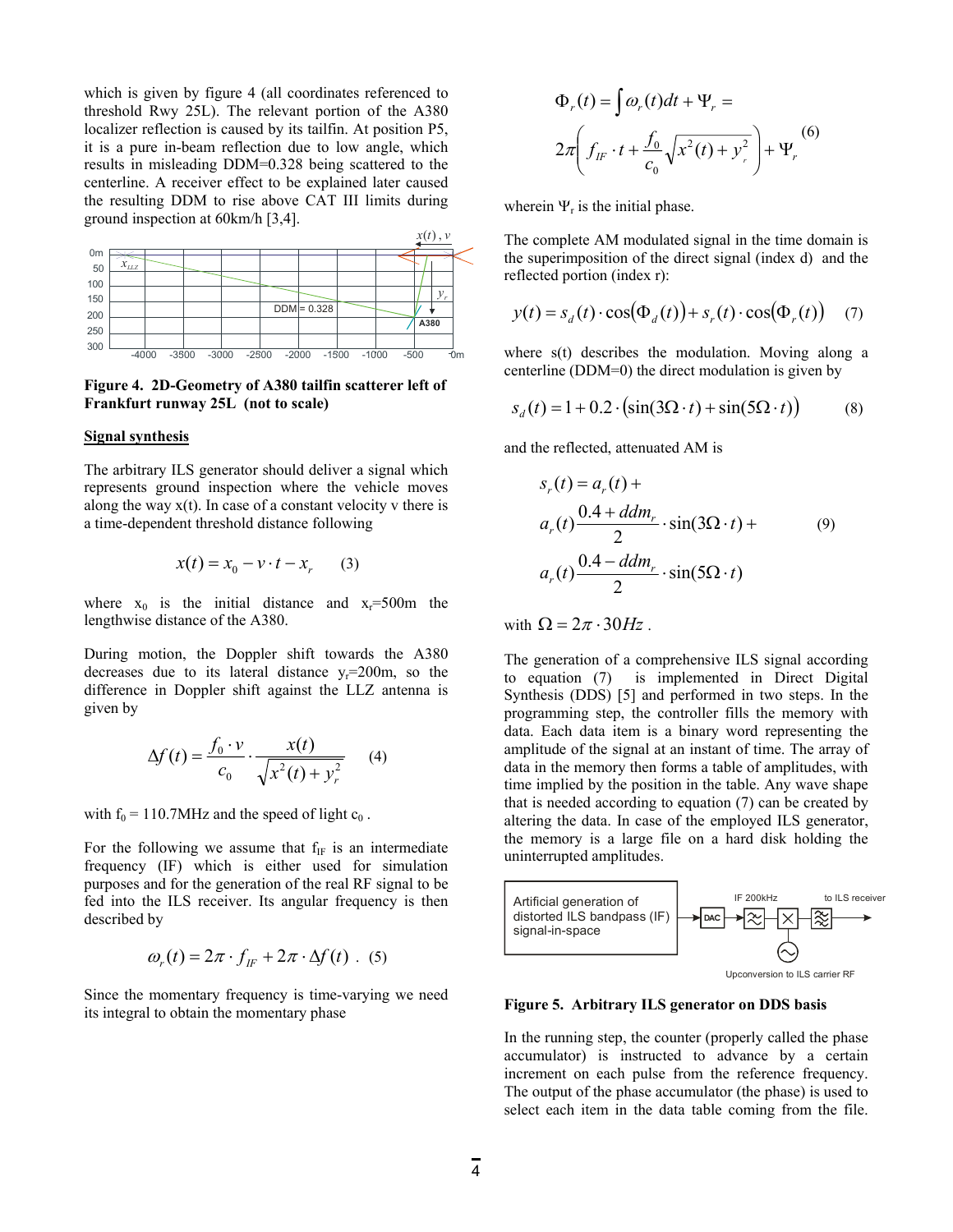Finally, the Digital-Analog Converter (DAC) converts this sequence of data to an analogue waveform at a chosen IF of 200kHz. After low-pass filtering this signal is then up-converted to the ILS carrier frequency, in this case 110.7MHz. The usage of a 16Bit DAC leaves enough room for high level dynamics within a passage. The resulting complex RF signal constitutes a virtually true model of the real radio field environment.

A block schematic given by figure 5 provides a rough overview on the generator hardware.

#### **Tuning the simulation parameters**

A good reconstruction of the location (and thus time) dependent scattering parameter  $a_r$  of equation (9) is important for the generated signal to be realistic. Hence, the DDM values from ground inspection gained at Frankfurt P5 were taken as a reference [4]. The same type of receiver used during the measurement campaign (Rohde&Schwarz R&S®EVS200) was chosen to reproduce nearly the same DDM displacement with the arbitrary signal generator (figure 5). It could be experimentally shown that Gaussian pulse with a reflection maximum  $a_r=0.3$  at a certain distance and an impact along 200m between the half-amplitude points best matches the measurement results. The reflection pulse is shown in figure 6 with reference to the airport geometry as from before (figure 4). The implementation of a Gaussian pulse in equation (9) can be simply realized as a time function  $a_r(t)$ .



**Figure 6. Simplified A380 tailfin reflection coefficient considered as a Gaussian pulse with maximum 0.3** 

## **Probing on AGC parameters**

The maximum expected reflection factor and the worst reflection angle provide enough information to calculate and simulate a complex arbitrary ILS signal on the carrier frequency containing dynamic multipath effects. These lab generated signals are close to reality, can be reproduced as often as necessary and help to define a hysteresis of the gain control that meets all expectations.

For the EVS300 several tests were performed with different values for the AGC hysteresis. A constant-level direct signal superimposed with a reflection according figure 6 was fed into the receiver. Figure 7 shows the volatile AGC impact which tries to over-compensate the scatterer's influence (blue curve). Therefore, the raw DDM (red) is affected and the low pass-filtered DDM (filter parameters according to ICAO [1]) bounces as well. A hysteresis of  $\pm 1$  dB seems to be definitely too low for real scenarios.

Re-parametrizing the hysteresis, it could be shown that ±3dB is normally sufficient. To be on the safe side and using a 16 bit A/D converter it is - without any problems in accuracy - possible to use a hysteresis of  $\pm 6$ dB. This hysteresis is implemented in the current FW version of the EVS300. The results in figure shows the scalloping raw DDM and AGC curves which now clearly follow the level oscillations.



**Figure 7. DDM and AGC curves using critical AGC parameters**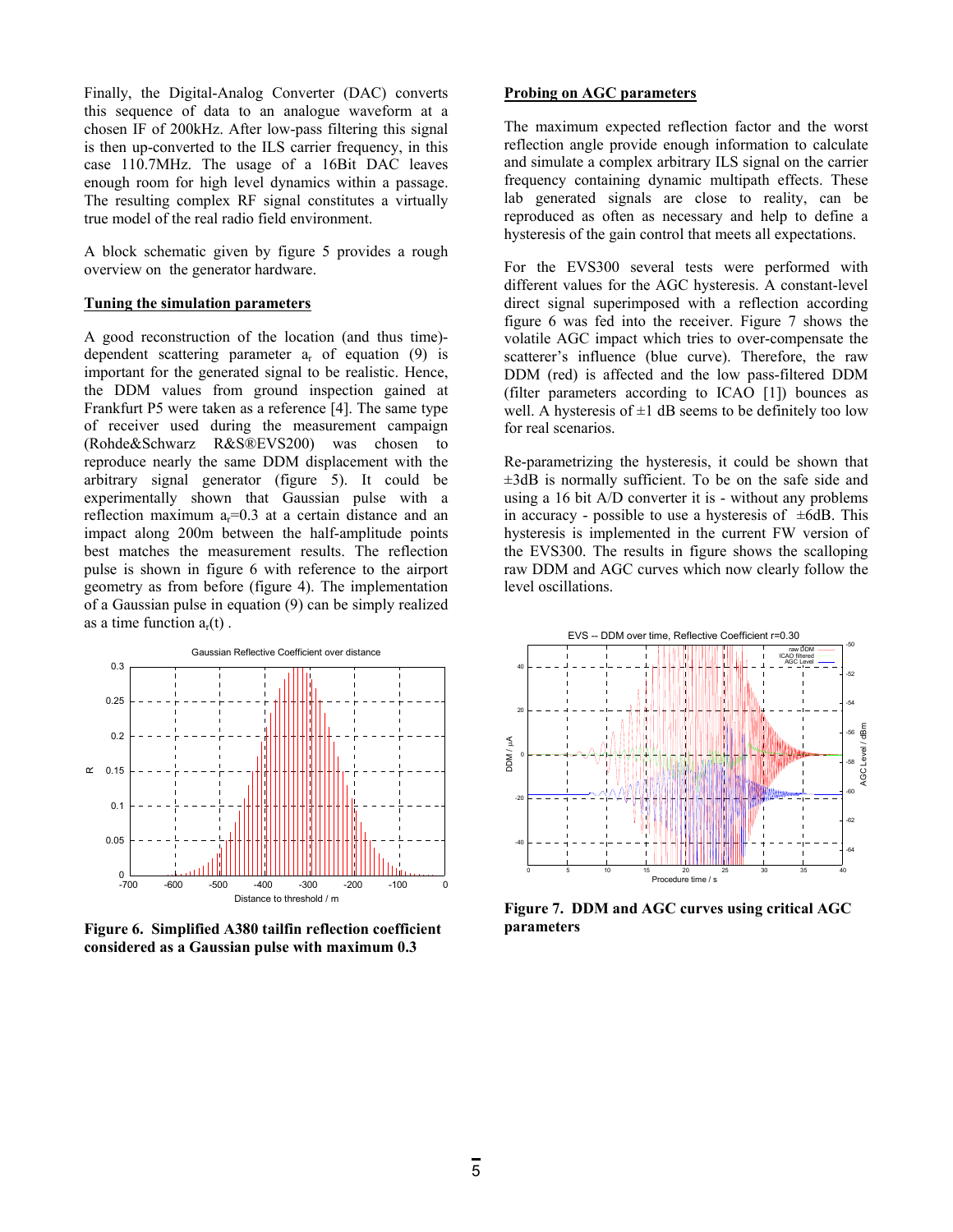

**Figure 8. Correct AGC parameters** 

#### **Comparison of simulation and measurements**

The ILS generator software has another feature which allows the user to derive the theoretical DDM directly when generating the corresponding DDS data. The result is shown at a sample rate of 100Hz for a vehicle velocity of 60km/h in compliance with the geometrical specifications shown in figure 9 wherein the blue curve indicates the absolute Doppler shift during motion towards the reflector. When reaching the distance -500m this value turns zero because the reflector is abeam.

The corresponding measurement result is shown in the next figure (10) and the almost perfect accordance of the DDM curves, even of the raw data (red), is evident. This was achieved by adapting the 90/150Hz sideband filter parameters to those of the R&S®EVS300.

In contrast to the pure AGC test curves in the section above where the level was fixed, we now increase it by 20dB passing by 700m along the scatterer. The generator's 16 bit DAC has enough dynamic reserve to cover more than 50dB and the output is still well above noise.

The applied level dynamic of 20dB is much higher than in the reality of runway 25L at Frankfurt. During the whole CAT III inspection drive on Rwy 25L (4km) starting from close to the threshold, the dynamic level is about 30dB. This depends on the LOC vertical pattern and the distance to the antenna. However, the real LOC antenna pattern has not yet been implemented in the signal generation since it is irrelevant to what was to be shown.



**Figure 9. Simulated DDM at 60km/h** 



**Figure 10. Measured DDM at 60km/h** 

A spectral diagram of the simulated ILS bandpass signal is generated by the software at any distance. For the internal simulation it is assumed to have an IF of 1kHz, and figure 11 (top) shows the ILS spectrum at –420m. The carrier is 6Hz Doppler shifted and the scattering portion becomes visible as a much smaller spectral line. Since the reflector is located on the 90Hz side, small lines of the scatterer's spectrum are separating from the direct 90Hz sideband.

The corresponding (audio) spectrum of the baseband is given by the lower graph in figure 11. The reflected carrier itself is close to zero on the X axis whereas the two modulation sidebands are located at their specific frequencies. The 90Hz sideband itself acts like a further carrier with the amplitude modulated reflection.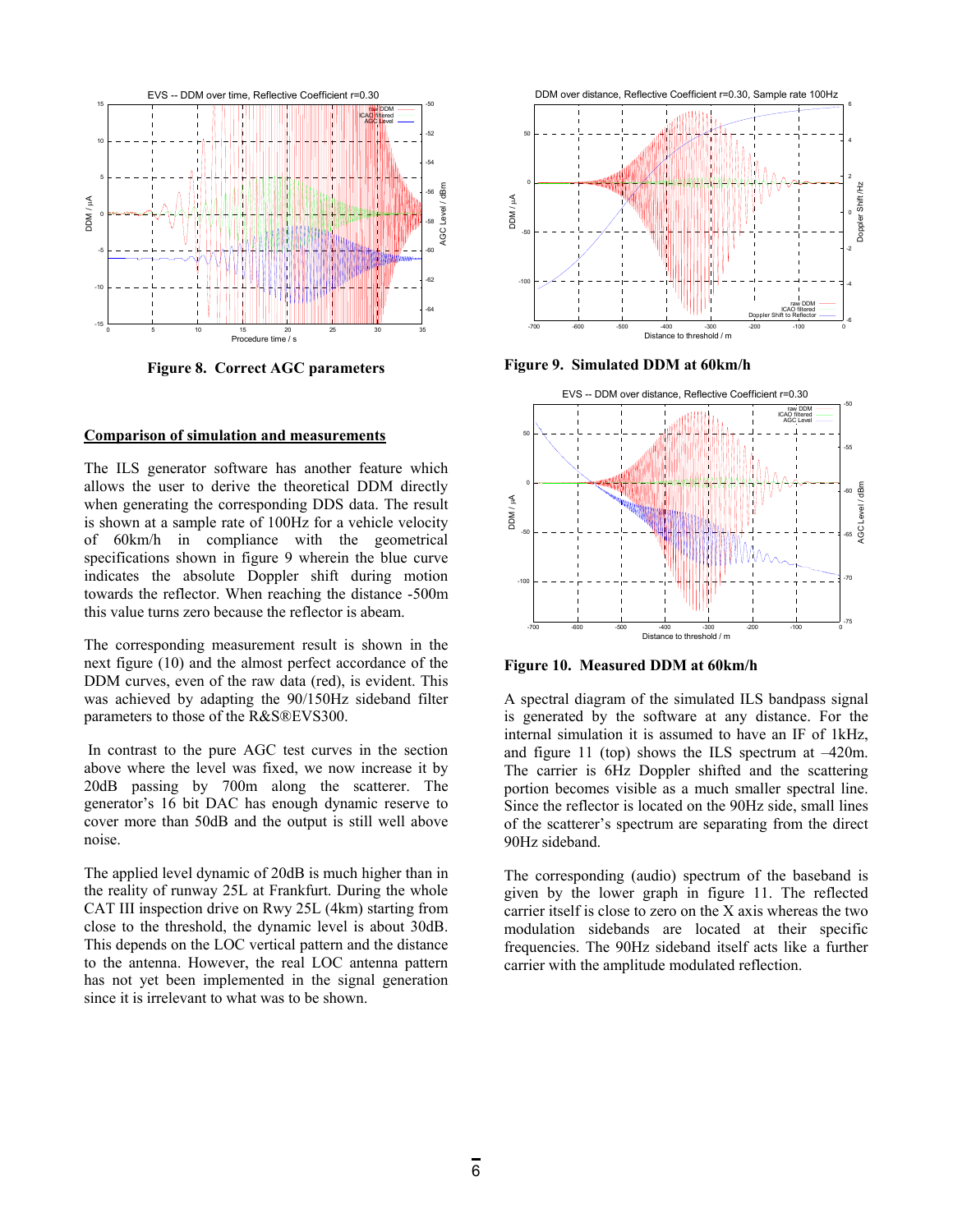

**Figure 11. IF and Audio Spectrum in presence of scatterer** 

Selecting a much higher speed (360km/h) and leaving all other parameters untouched, the simulated DDM diagram is given by figure 12. The Doppler shift towards the scatterer (blue curve) increases considerably whereas the scalloping maxima remain at the same distances, since they are not a function of time but of geometry. The resulting ILS receiver measurements show again a good conformance to the simulation (see figure 13).

#### **Bias effect**

The most significant difference between the DDM curves gained at the two velocities 60km/h and 360km/h, especially those of the ICAO filtered data (green), is visible through a bias towards positive (90Hz) DDM values. This effect can be explained by the following:

Generally, if the differential Doppler shift remains within the sideband filter bandwidth, a significant scalloping of the raw DDM occurs since direct signal and reflection superimpose in different phases depending on the momentary location. With respect to figure 11 (bottom) this means that the filter covers the main 90Hz line including its reflected sidebands so the envelope of a secondary AM becomes visible after rectification.



**Figure 12. Simulated DDM at 360km/h** 



**Figure 13. Measured DDM at 360km/h**

However, another small portion, barely visible in figure 11, is on top of the 90Hz spectral line and makes it greater than the 150Hz line. During scalloping, this small portion does not have a significant influence on the raw DDM curve because the scallop oscillations are predominant.

When the Doppler shift increases and breaks through the bandwidth barrier, the reflection sidebands of figure 11 are out of effect to the 90Hz sideband filter output but the small overhead, the bias, remains. The ICAO conforming DDM low pass filter suppresses the scalloping effectively but lets the DC-like bias pass.

In order to derive the absolute bias value, one must mathematically pass through the receiver's rectification process which is represented by an envelope detector. With respect to equation (7) the rectified signal is given by:

$$
|y_r(t)| = \sqrt{s_d^2(t) + s_r^2(t) + 2s_d(t)s_r(t)\cos(\phi_d(t) - \phi_r(t))}
$$
 (10)